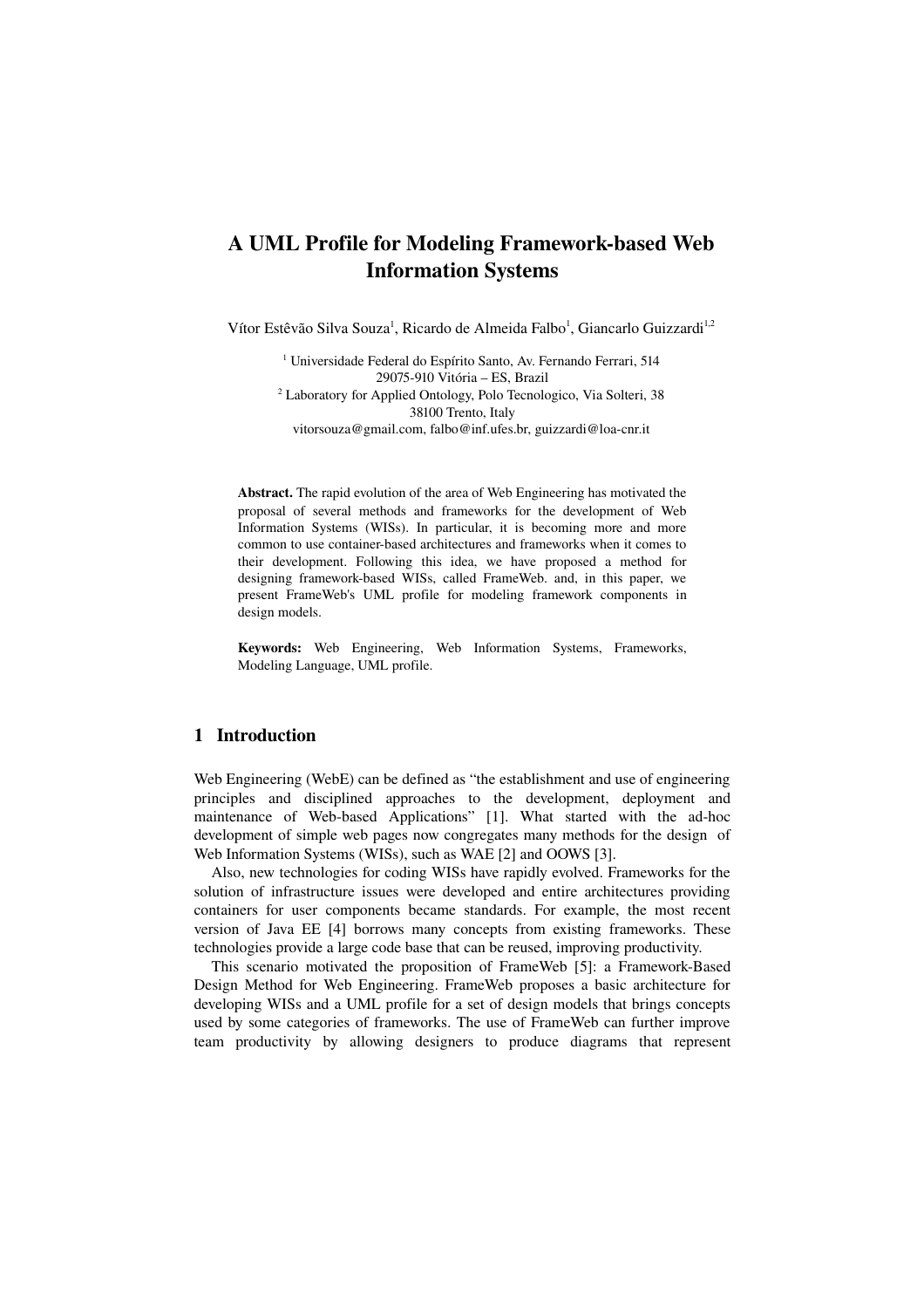framework concepts, and developers (maybe, in the future, CASE tools) to quickly and directly translate these diagrams to code.

The objective of this paper is to present FrameWeb's modeling profile. It is organized as follows: section [2](#page-1-0) talks about the area of Web Engineering and what has motivated the authors for the creation of this UML profile. This section also summarizes the key points of FrameWeb's design method. Section [3](#page-2-0) details FrameWeb's modeling profile, which is the focus of this paper; section [4](#page-8-0) compares FrameWeb's profile to others; finally, section [5](#page-9-9) concludes and lists future work.

# <span id="page-1-0"></span>2 Web Engineering

Web sites evolved from static pages to complex information systems. In this process, many frameworks (artifacts of code that provide components ready for reuse by inheritance, composition or configuration) were created to help Web developers speed up the development of Web applications.

These frameworks substantially change the kind of components that are built during coding. Classes that inherit from other classes in the framework, configuration files and others are now source code artifacts that must be written by developers. In particular, three kinds of frameworks have the most impact on this change: Front Controller, Object/Relational Mapping and Dependency Injection frameworks.

Front Controller [\[6\]](#page-9-8) frameworks, also known as MVC frameworks for being based on the well-known Model-View-Controller architectural pattern [\[7\]](#page-9-5), separate the functionality of a WebApp from its presentation. With proper configuration, the developer is given the task of creating action classes that will respond to client requests and redirect the response to a user interface (UI) component. In FrameWeb, action classes, UI components and their interaction (which guides the configuration of the framework) are modeled in the Navigation Model, presented in section [3.3.](#page-6-0)

Object/Relational Mapping (ORM) frameworks provide automatic and transparent persistence of objects to tables of a Relational Database, using meta-data that describe the mapping between both worlds [\[8\]](#page-9-7). A mapping is written for each persistent class and the ORM framework does the rest of the job. In FrameWeb, these mappings are presented in the Domain Model (section [3.1\)](#page-3-0), while the classes that perform the persistence are modeled in the Persistence Model (section [3.2\)](#page-5-0).

Dependency Injection (DI) frameworks allow the developer to program to interfaces [\[9,](#page-9-6) [7\]](#page-9-5) and specify the concrete dependencies in a configuration file. The idea is that classes that depend on services from different tiers would declare an association with an interface instead of the concrete implementation. This facilitates, for instance, the replacement of the real service class with a mock object for unit testing. When an object is created, the DI framework wires all required dependencies automatically, based on a configuration file. In FrameWeb, the dependency relations between different tiers are represented in the Application Model (section [3.4\)](#page-7-0).

A detailed description of these and other kinds of frameworks can be found at [\[5\]](#page-9-0).

Our personal experience with the use of frameworks for the construction of WISs has motivated the proposal of the Framework-Based Design Method for Web Engineering (FrameWeb) [\[5\]](#page-9-0). The method has two main propositions: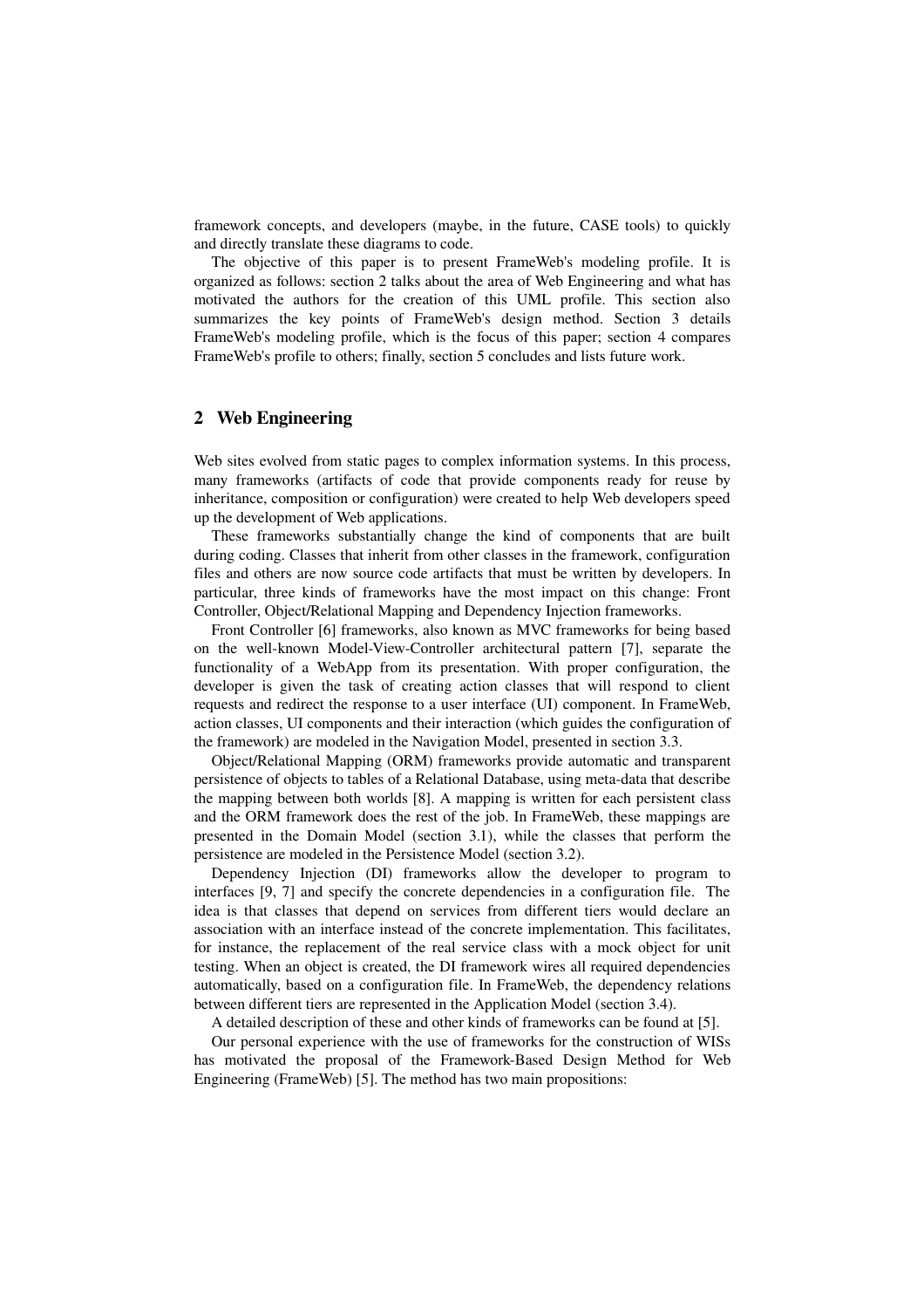- A standard architecture for WISs that integrates with the frameworks described earlier by separating their concerns into different packages;
- A UML profile suited for the construction of four kinds of design models that represent framework components from different packages: Domain Model, Persistence Model, Navigation Model and Application Model.

FrameWeb's standard architecture separates different frameworks concerns into three layers. At the Presentation layer (**View** and **Controller** packages), UI components and action classes integrate with the Front Controller framework, calling services from a Business layer, which contains service classes (**Application** package) and domain classes (**Domain** package). The latter, in turn, are mapped by the ORM framework and persisted by classes that belong to the Data Access layer (**Persistence** package). Class dependencies that cross a layer's boundaries are taken care of by the DI framework.

For a detailed description of the method, the interested reader should refer to [\[5\]](#page-9-0). In the next section, we focus on FrameWeb's modeling profile, used during design to produce diagrams that depict coding artifacts that belong to these different layers.

### <span id="page-2-0"></span>3 FrameWeb's Modeling Profile

To model classes and other components, FrameWeb defines a UML profile using standard extension mechanisms for designing four different kinds of diagrams during system design: Domain Model, Persistence Model, Navigation Model and Application Model. All of them are based on UML's class diagram, but represent components from different layers that integrate with different frameworks.

Throughout the next subsections we detail these four models using as examples diagrams produced for a collaborative learning environment called JSchool<sup>[1](#page-2-1)</sup>, developed by the local Java User  $Group^2$  $Group^2$  using FrameWeb. JSchool contains a core subsystem, which is responsible for user registration, login, system configuration and allowing users to send messages to the administrators and view other users' profiles. JSchool also includes a group module, which contains features for creating, managing, searching, joining and participating in groups.

Figure [1](#page-3-1) shows the conceptual model for the core and group modules. Collaborators are registered with name, e-mail, password, institution, contact information and picture. Groups have names, descriptions, keywords and configurations such as if the group is open or public. Other classes complement these two, representing invitations to participate in a group, confirmation of a user's e-mail address, a user membership and role in a group and requests from a user to create a group or participate in a group.

<span id="page-2-1"></span><sup>1</sup> http://jschool.dev.java.net

<span id="page-2-2"></span><sup>2</sup> Espírito Santo Java User Group (ESJUG) – http://esjug.dev.java.net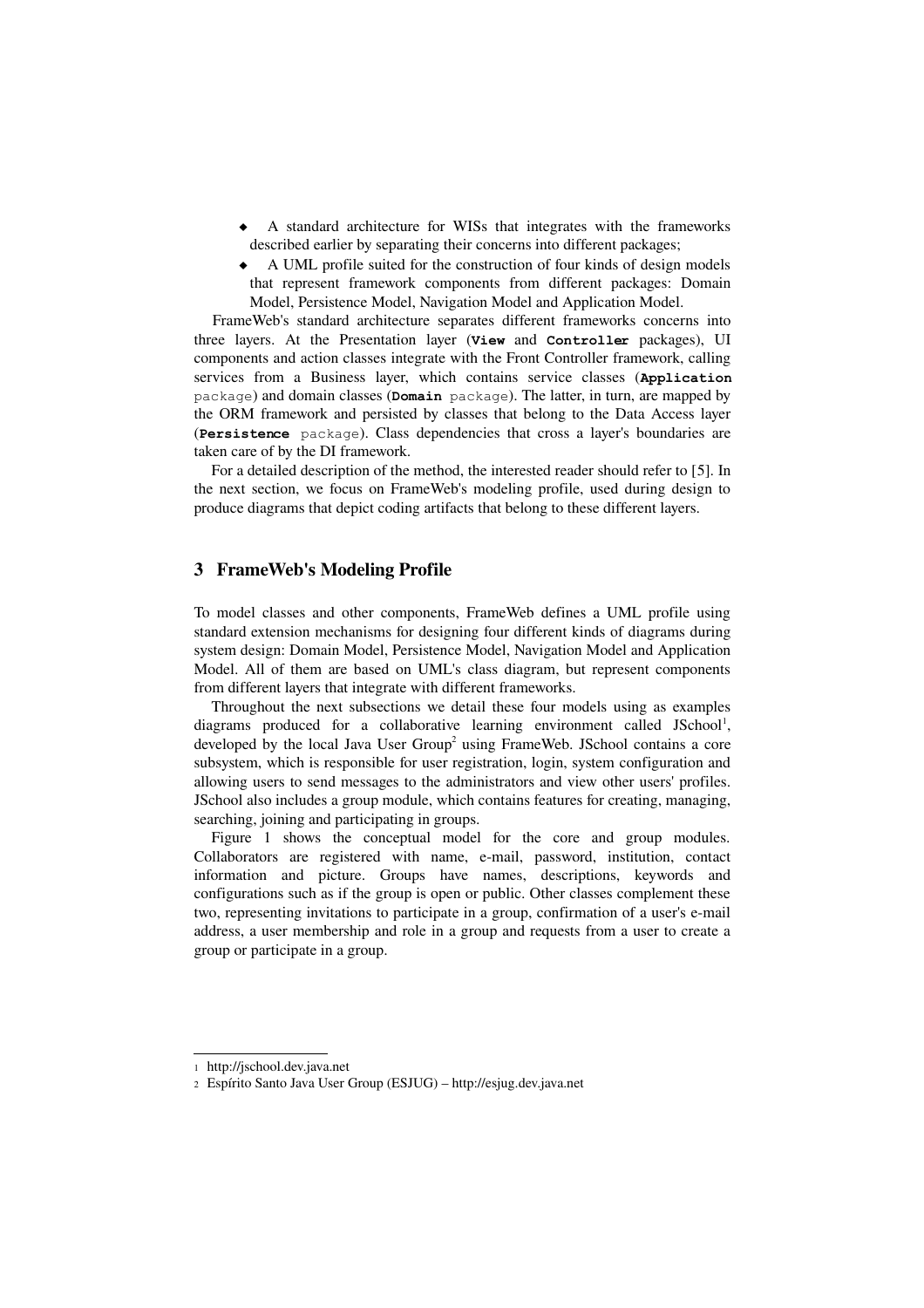

<span id="page-3-1"></span>Fig. 1. Conceptual model for the core and group modules of JSchool.

#### <span id="page-3-0"></span>3.1 Domain Model

The Domain Model is a UML class diagram that represents classes of objects from the problem domain and their Object/Relational (OR) mappings. This diagram should be used by developers to guide the codification of classes from the **Domain** package.

Designers should use the conceptual model built during Requirement Analysis and add platform-specific details and the OR mappings. Platform-specific details include attribute types, association navigabilities, etc. The OR mappings will guide the developers on how to configure the ORM framework to persist these entities.

Although this configuration is more related to persistence, it is represented in the Domain Model because the classes that should be mapped and their attributes are represented in this diagram.

Table [1](#page-4-0) describes some possible OR mappings for the Domain Model. For each mapping, the table presents which lightweight extension mechanism was used and what are the possible values or syntax for its use. None of the mappings are mandatory and most of them have sensible defaults in order to lessen the amount of information on the model. These default values are shown in the possible values column in boldface or in parenthesis.

The Domain Model for the core and group modules of JSchool is shown in figure [2.](#page-5-1) According to the default values, all classes are persistent and class and attribute names are used as table and column names respectively. None of the classes have ID or version attributes because they are inherited from a utility package.

Attributes have received mappings such as nullability and size. Date attributes such as invitationDate, entryDate and requestDate were mapped as date-only precision, while the remaining dates will be stored as timestamps. All three collections (navigable association endings with multiplicity "many") were configured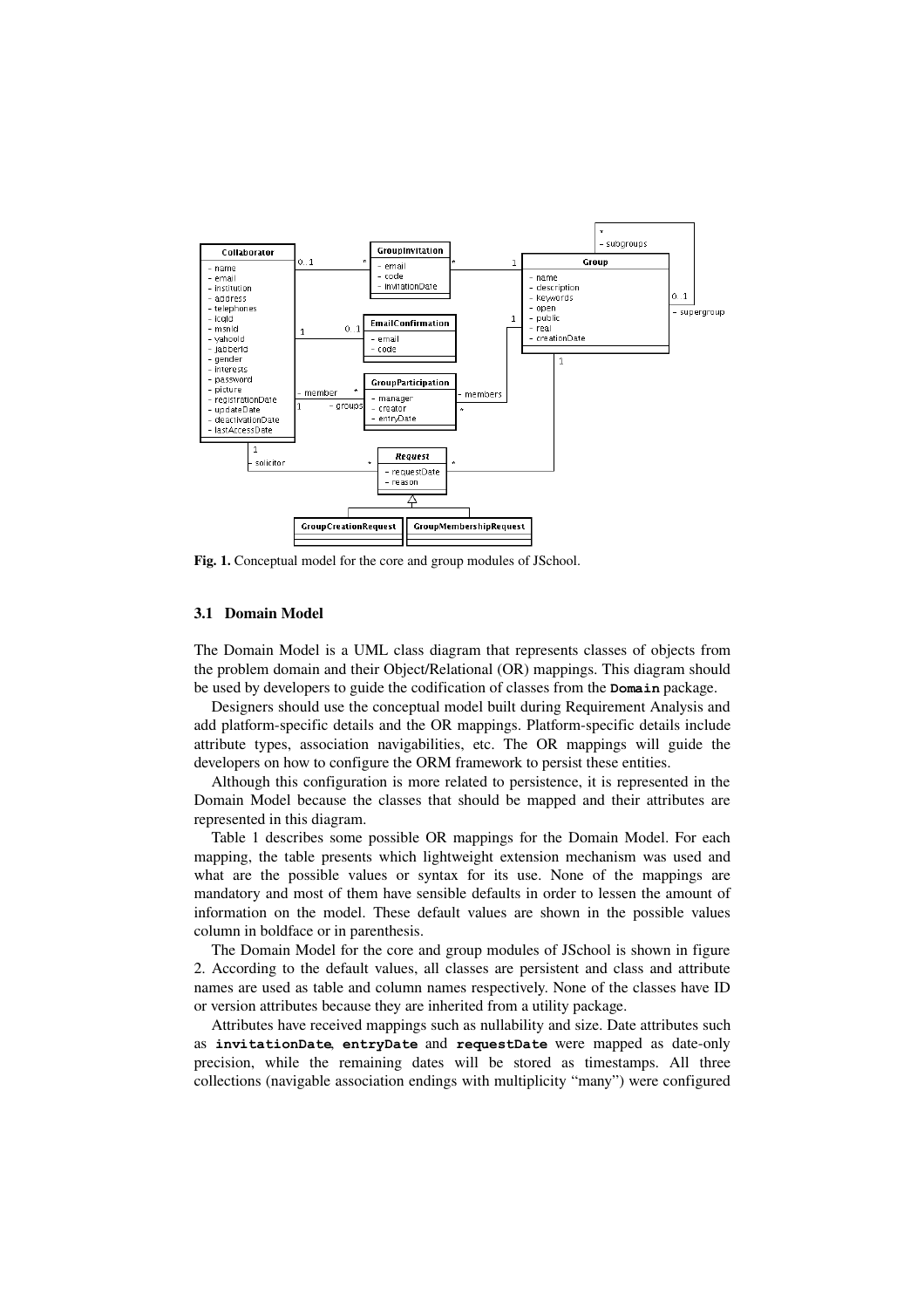to be sorted naturally (will be implemented in the programming language, Java), to be fetched lazily (only when used for the first time) and to cascade all operations (e.g. if a group is deleted, all of its subgroups are automatically deleted).

<span id="page-4-0"></span>Table 1. Possible OR mappings for the Domain Model.

| <b>Mapping</b>                                                                                                                                               | <b>Extension</b>          | <b>Possible Values</b>                                                                                |
|--------------------------------------------------------------------------------------------------------------------------------------------------------------|---------------------------|-------------------------------------------------------------------------------------------------------|
| If the class is persistent, transient or mapped (not<br>persistent itself, but its properties are persistent if<br>another class inherits them)              | Class<br>stereotype       | < <persistent>&gt;<br/>&lt;<transient>&gt;<br/>&lt;<mapped>&gt;</mapped></transient></persistent>     |
| Name of the table in which objects of a class will be<br>persisted                                                                                           | Class<br>constraint       | table=name<br>(default: class' name)                                                                  |
| If an attribute is persistent or transient                                                                                                                   | Attribute<br>stereotype   | < <persistent>&gt;<br/>&lt;<transient>&gt;</transient></persistent>                                   |
| If an attribute can be null when the object is persisted                                                                                                     | Attribute<br>constraint   | null<br>not null                                                                                      |
| Date/time precision: store only the date, only the time<br>or both (timestamp)                                                                               | Attribute<br>constraint   | $precision = (date)$<br>time   timestamp )                                                            |
| If the attribute is the primary-key of the table                                                                                                             | Attribute<br>stereotype   | $<<$ id>>                                                                                             |
| ID<br>attribute<br>should<br>How<br>the<br>be<br>generated:<br>automatically, obtained in a table, use of IDENTITY<br>column, use of SEQUENCE column or none | Attribute<br>constraint   | generation = $($ auto  <br>table   identity  <br>sequence   none )                                    |
| Name of the column in which an attribute will be<br>persisted                                                                                                | Attribute<br>constraint   | column= <i>name</i><br>(defaults to the<br>attribute's name)                                          |
| Size of the column in which an attribute will be<br>persisted                                                                                                | Attribute<br>constraint   | size=value                                                                                            |
| Inheritance mapping strategy: one table for each class<br>using UNION, one table for each class using JOIN or<br>single table for the entire hierarchy       | Inheritance<br>stereotype | < <union>&gt;<br/><math>&lt;&lt;</math>join&gt;&gt;<br/>&lt;<single-table>&gt;</single-table></union> |
| Type of collection which implements the association:<br>bag, list, set or map                                                                                | Association<br>constraint | collection = $(\text{bag})$<br>list $ set $ map $)$                                                   |
| Order of an association's collection: natural ordering<br>(implemented)<br>in code) or order by<br>columns<br>(ascending or descending)                      | Association<br>constraint | $order = (natural)$<br>column names [asc  <br>$desc$ ])                                               |
| Cascading of operations through the association:<br>nothing, persists, merges, deletions, refreshs or all                                                    | Association<br>constraint | $\cscade = (\text{none})$<br>persist   merge  <br>remove   refresh   all )                            |
| Association fetching strategy: lazy or eager.                                                                                                                | Association<br>constraint | $fetch = (lazy  $<br>eager)                                                                           |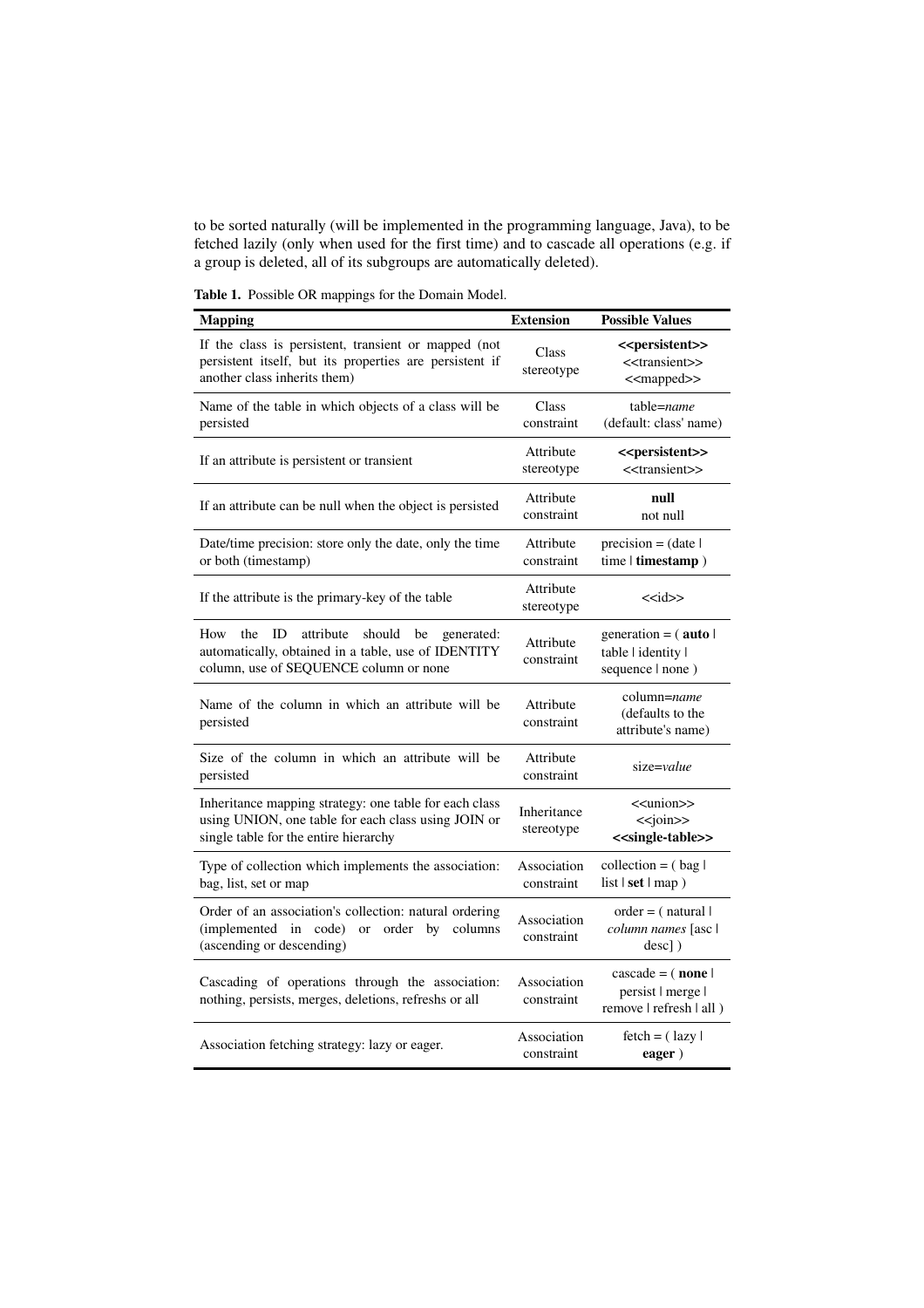

<span id="page-5-1"></span>Fig. 2. Domain Model for the core and group modules of JSchool.

### <span id="page-5-0"></span>3.2 Persistence Model

FrameWeb indicates the use of the Data Access Object (DAO) pattern [\[6\]](#page-9-8) for the construction of the Data Access layer. The Persistence Model is a UML class diagram that represents the DAO classes responsible for the persistence of domain objects. This diagram is used by developers for codifying classes from the **Persistence** package.

For each domain class that needs to be persisted, the Persistence Model should present one DAO interface and one or more DAO classes, meaning that different persistence technologies can be implemented in the same system. Base DAO interface and implementation can be presented to reduce the amount of diagram elements in the Model: all DAO interfaces/classes automatically extend the base DAO interface/class, without the need to explicitly show it. Implementing common methods such as **save()**, **delete()** and **retrieveById()** in the base DAO can reduce the amount of modeling that has to be done.

Besides those basic methods, DAOs should also have methods to retrieve objects using specific queries. Also, it is assumed that the interface declares all methods presented by the DAO class to relief the designer of repeating them on the diagram. Thus, basically the Persistence Model represents the "query methods" and does not require any UML extension for such a task. For instance, to authenticate a collaborator's password we need to retrieve the collaborator object given his/her email. Therefore, the method **retrieveByEmail(email: String) : Collaborator** is modeled for the **CollaboratorDAO** implementation.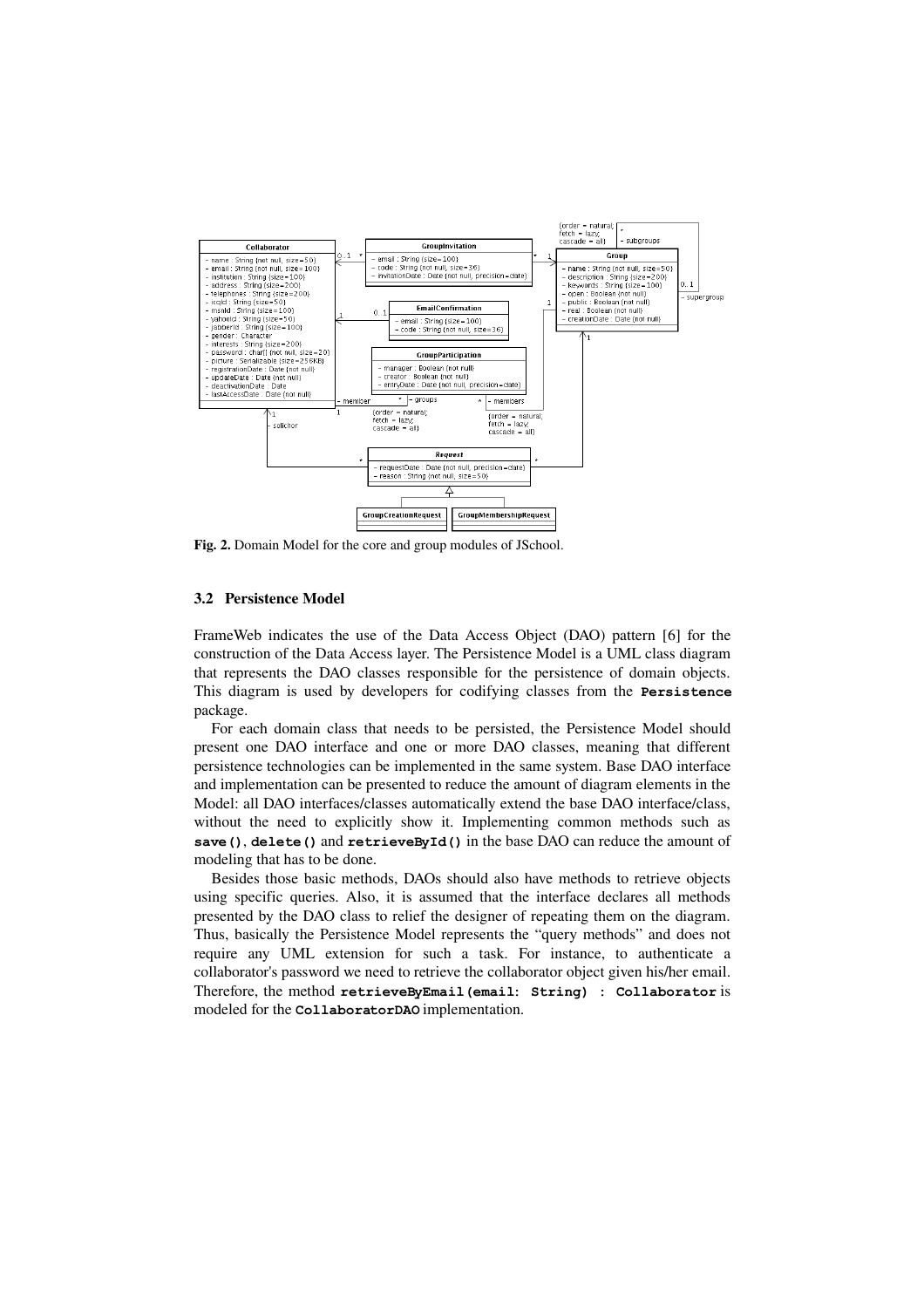#### <span id="page-6-0"></span>3.3 Navigation Model

The Navigation Model is a UML class diagram that represents the different components that form the Presentation Logic tier, such as Web pages, HTML forms and action classes. Table [2](#page-6-1) shows the stereotypes used by the different components that can be represented in a Navigation Model. This model is used by developers to guide the codification of classes from the **View** and **Controller** packages.

<span id="page-6-1"></span>Table 2. Stereotypes for classes in the Navigational Model

| <b>Stereotype</b>           | What it represents                                                                                                         |
|-----------------------------|----------------------------------------------------------------------------------------------------------------------------|
| none                        | An action class. Class to which the Front Controller framework delegates<br>the action execution.                          |
| $<$ page $>$                | A static or dynamic Web page.                                                                                              |
| < <template>&gt;</template> | A template of a Web page. The templates are processed by a template<br>engine that returns an HTML output for the browser. |
| $<<$ form $>>$              | A HTML input form.                                                                                                         |
| <<br>set>                   | Any binary file that could be downloaded (an image, a report, a file, etc.).                                               |

Dependency associations among these components dictate the control flow when an action is executed. When directed toward an action class, it means that data is coming from pages or forms and are being set at the action class. Analogously, when directed outward an action class, it means that data from that class is being displayed in some page or template. Homonymous attributes in pages, forms and action classes indicate the information being exchanged.

The designer is free to chose the granularity of the action class: one for each use case scenario, one for each use case, and so on. Since an action class can implement many actions with different methods and each of them can produce different outcomes, constraints at the dependency associations indicate which method/result is being modeled, when needed.

Figure [3](#page-7-1) shows the Navigation Model for the "Send Message to Administrators" use case. The **web::index** page and **web::home** template represent the pages to which visitors and registered users, respectively, have access. These pages can request the action's input (a form to be filled and submitted), which results in the displaying of the **sendMessageAdministration** template. This template contains an input form that sends the name, email and body of message to the action that, after executed, displays the **messageSent** template, if successful. When a registered user requests the input form, the action retrieves its name and email and automatically fills those input fields. That is why the template has **name** and **email** as attributes.

At the time FrameWeb was being conceived, a question arose as to whether UML's sequence diagram would be better suited for the Navigation Model than the class diagram. The issue was discussed with the first group of developers which used FrameWeb in its early stages to build a WIS. Two main reasons contributed to the choice of the class diagram: (a) it provides a better visualization of the inner structure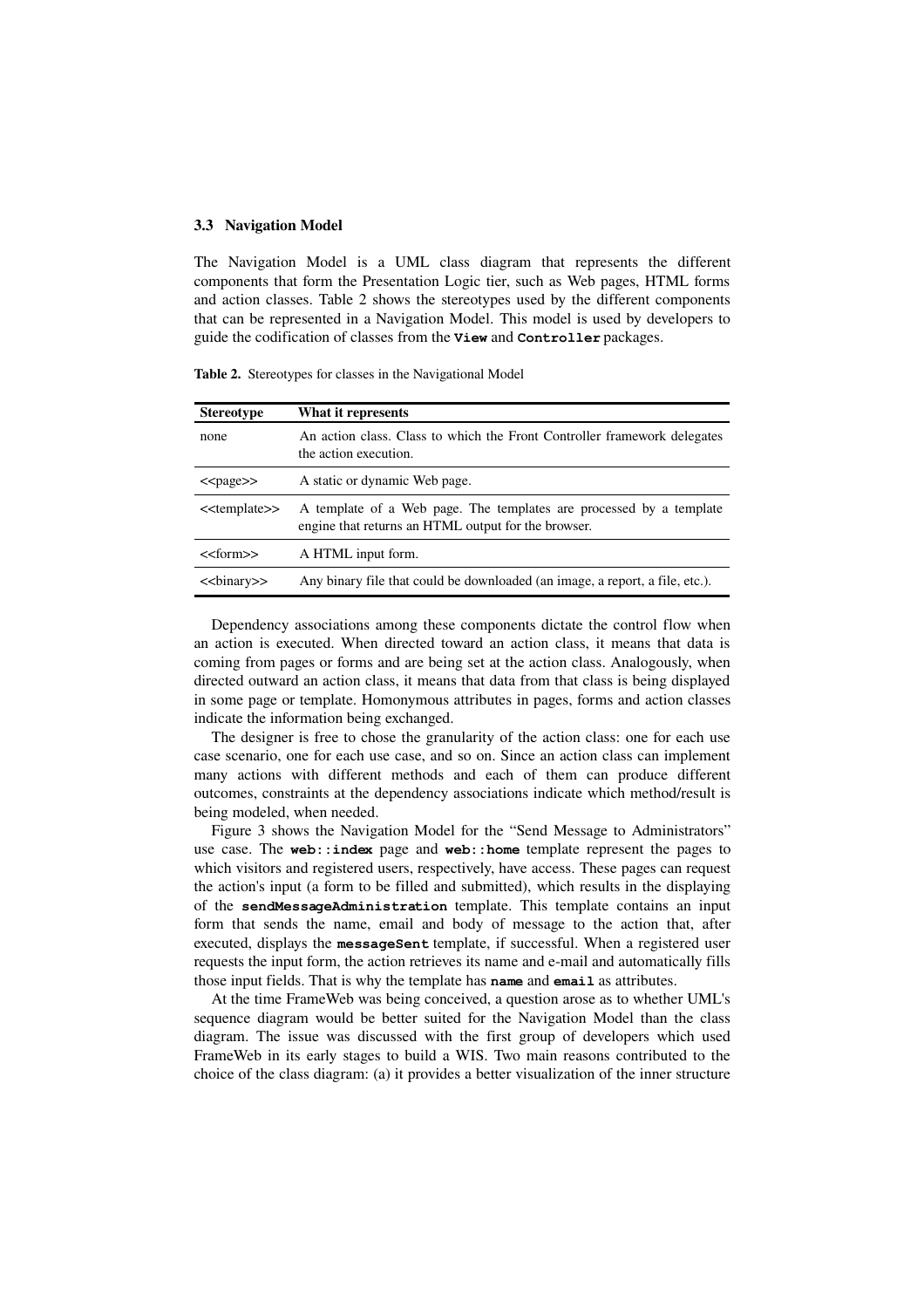of action classes, forms and templates; and (b) it models page – form composition with a more appropriate notation (UML's composition association). In spite of this, FrameWeb does not suggest sequence diagrams should be avoided, but simply recognizes that class diagrams are better suited for the Navigation Model.



<span id="page-7-1"></span>Fig. 3. Navigation Model for the use case "Send Message to Administrators" (JSchool core)

### <span id="page-7-0"></span>3.4 Application Model

The Application Model is a UML class diagram that represents service classes, which are responsible for the implementation of use cases. This diagram is used for guiding the codification of classes from the **Application** package and the configuration of the dependencies between **Controller**, **Application** and **Persistence** packages.

As with action classes, the designer should chose the granularity of the service classes and display, for each of them, one interface and one implementation. The Application Model displays, then, all action classes and their dependencies with the service interface, the methods of the service class that implement the use case scenarios and DAO interfaces and the dependencies that service classes have on them.

Figure [4](#page-7-2) shows part of the Application Model of JSchool's core module, showing the service class for the "Configure System" use case and its dependencies. The action class (tagged with the **controller::** namespace) depends on the service class for the execution of the use case. The service class, in turn, depends on the DAO classes for **Collaborator** and **Group**, as it needs to access data of both classes.



<span id="page-7-2"></span>Fig. 4. Part of an Application Model of the core module of JSchool.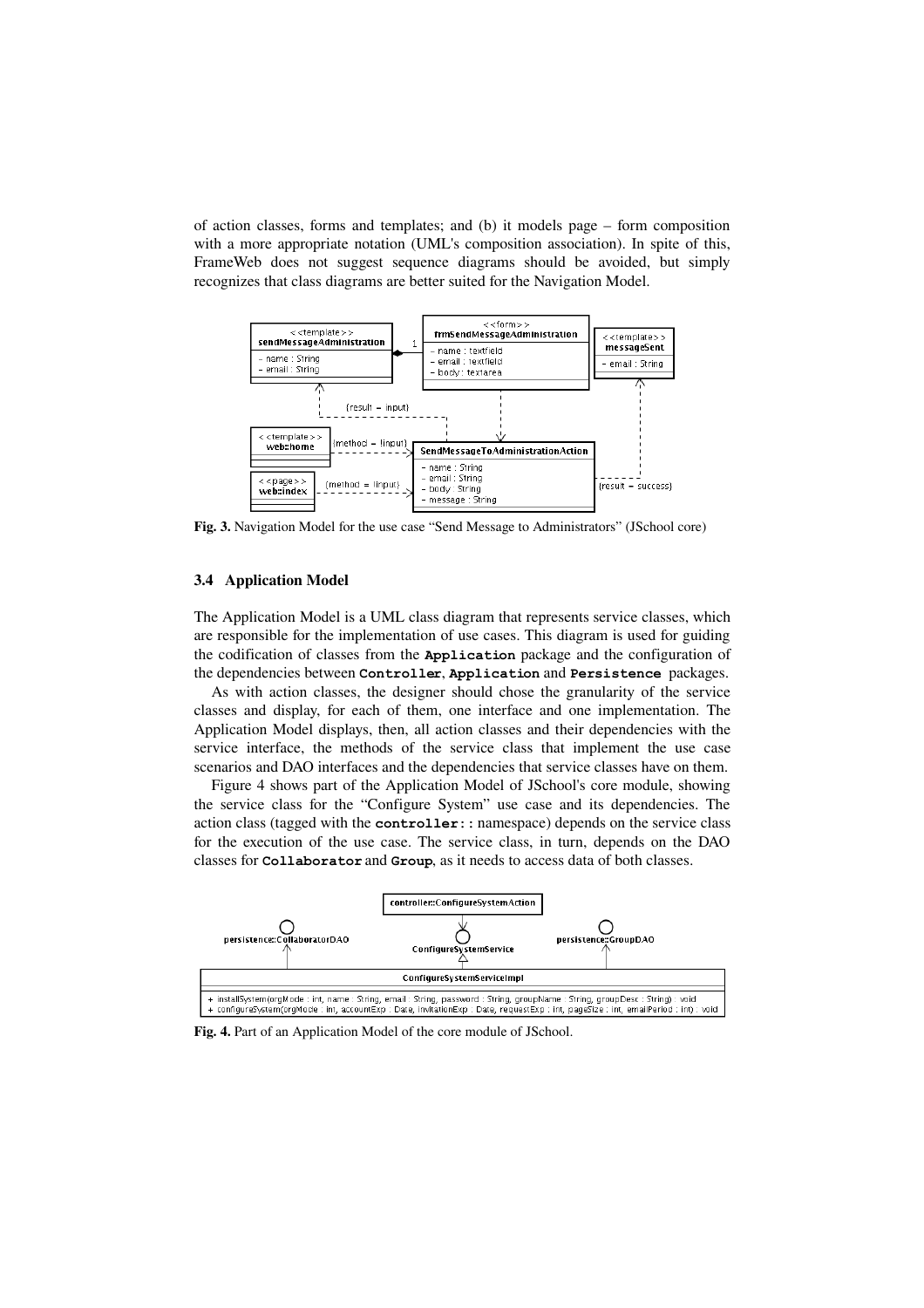# <span id="page-8-0"></span>4 Related Work

There are several Web Engineering methods that define modeling languages and profiles for Web-specific purposes.

Conallen [\[2\]](#page-9-3) proposes a UML profile named Web Application Extensions (WAE). WAE extends UML to provide Web-specific constructs for modeling WISs, including a new model called User Experience (UX) Model, which defines guidelines for modeling layout and navigation. Models like the navigation diagram, the class diagram and the component diagram (the last two specific for the web tier) use WAE to represent Web components such as screens, server pages, client pages, forms, links and many more. FrameWeb's modeling profile is quite similar to WAE, as both extend UML for the creation of diagrams that represent web-related elements. However, as FrameWeb is based on frameworks, its stereotypes and constraints are different from those proposed by WAE. Also, we prefer to use dependency associations to represent the relations among web components instead of regular associations, which represent, in other contexts, a direct relation between components and can confuse developers accustomed to this other meaning. This explains why FrameWeb is not an extension of WAE, but a new profile altogether.

OOWS (Object Oriented Web Solution) [\[3\]](#page-9-2) uses UML for most of its models, making use of its extension mechanisms. But it also proposes extensions that are not standard, which can make things difficult for developers that do not have CASE tools specifically designed for the method. On the other hand, its navigation model defines specific indexing and filtering mechanisms that make it easier to model these kinds of structures, which are quite common in the Web environment.

The UML-based Web Engineering (UWE) [\[10\]](#page-9-11) also defines a UML profile specifically for Web components using standard extensions mechanism, but also offering a few non-standard extensions. As with WAE, it doesn't define specific extensions for framework-related components either.

FrameWeb uses only lightweight extension mechanisms, being easily supported by most CASE tools that support UML.

Other proposals, such as WebML [\[11\]](#page-9-10), define a modeling language that is not UML-based. As intuitive as their graphical representations might be, not being based on UML is a big disadvantage for reasons of developer's acceptance and tool support.

Given all of the options available, FrameWeb comes in as a good choice when it comes to architectures that are based on the use of frameworks. In this case, which is very common for the development of WISs, FrameWeb's profile provides models that are directed towards the frameworks' architectures, allowing for quick understanding of the implementation. During two software projects developed to informally experiment the method and its modeling profile, developer feedback indicated that FrameWeb is easy to learn and use, noting some difficulty only on Navigation Models.